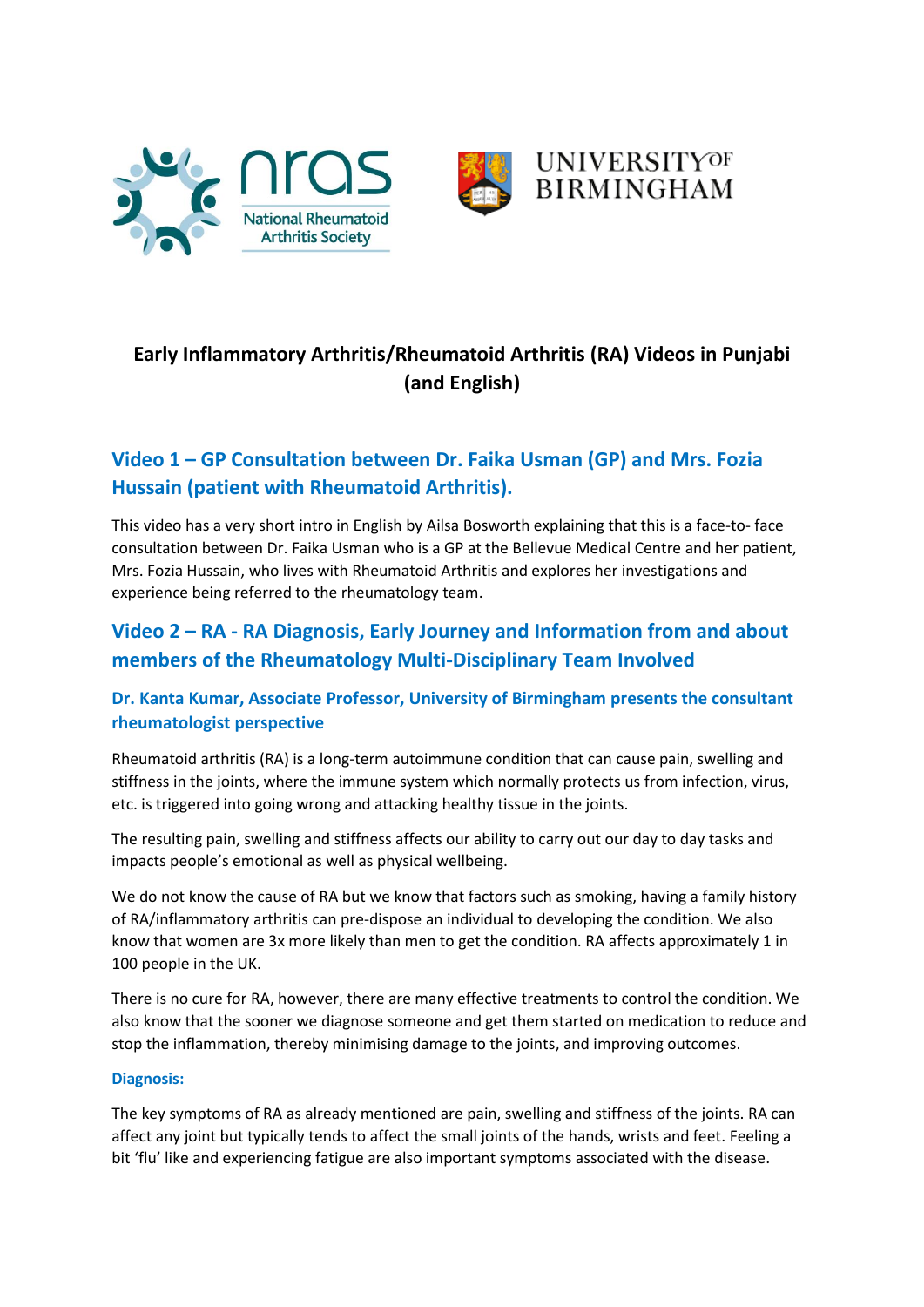If you develop such symptoms, we recommend you arrange to see your GP immediately.

Your GP will assess your joints and may also do some blood tests and X-rays.

If you have swelling of the joints, and your GP suspects this is RA or another type of inflammatory arthritis, they will refer you urgently to be seen by a specialist doctor who treats this condition. They are known as Consultant Rheumatologists.

Rheumatology doctors will work alongside nurse specialists and other health professionals to help manage and treat your arthritis as part of a team in a hospital setting.

#### **Our team approach:**

The range of treatments developed over the years to manage RA is now considerable and medication is vitally important in order to help slow down and control the condition. In addition to the consultants and specialist nurses, input from the therapy teams, ie physiotherapy, occupational therapy, podiatry, orthotics and in some units there is health psychology support will be available as needed. A referral will be made to these services on your behalf when necessary. The National Rheumatoid Arthritis Society, NRAS are also available to provide education, information and support about your disease and provide free access to video information in Hindi. It's also possible to convert their website into Hindi at the click of a button. (Scroll down to Site Tools at the bottom of the home page on their websit[e www.nras.org.uk](http://www.nras.org.uk/) and you will see an image of an Indian flag, click on this and the site will automatically be converted to Hindi. The translation is not perfect, but it is good enough to be able to provide key articles in the Hindi language.)

#### **Physiotherapy**

Keeping physically active and incorporating exercise into your routine is very beneficial in RA and physiotherapists can offer advice and support to help improve your fitness. Your physiotherapist can teach you exercises to help make your joints more flexible and increase muscle strength.

### **Occupational Therapy**

Occupational therapists offer advice and support if your RA affects your hands or is causing difficulties doing everyday tasks. Occupational therapy helps you to carry out everyday tasks and activities on your own, at home and at work, by informing you how to look after your joints and through using special equipment or tools (such as a device that helps you unscrew jar lids). Occupational therapists can also help you to adjust to living with your condition by, for example, offering to show you relaxation and stress-management techniques.

#### **Podiatry and Orthotics**

Podiatrists offer advice and support if your RA affects your feet. You may be provided with orthotics (insoles) to help relieve your symptoms. Some patients experience difficulty in finding comfortable footwear; the orthotist and podiatrist work together and advice is given on the suitability of a wide range of shoes.

#### **Health Psychology**

Health psychologists work with people who have physical health problems like RA. We understand that living with a long-term condition like rheumatoid arthritis can be challenging. You may be referred to see a health psychologist if appropriate.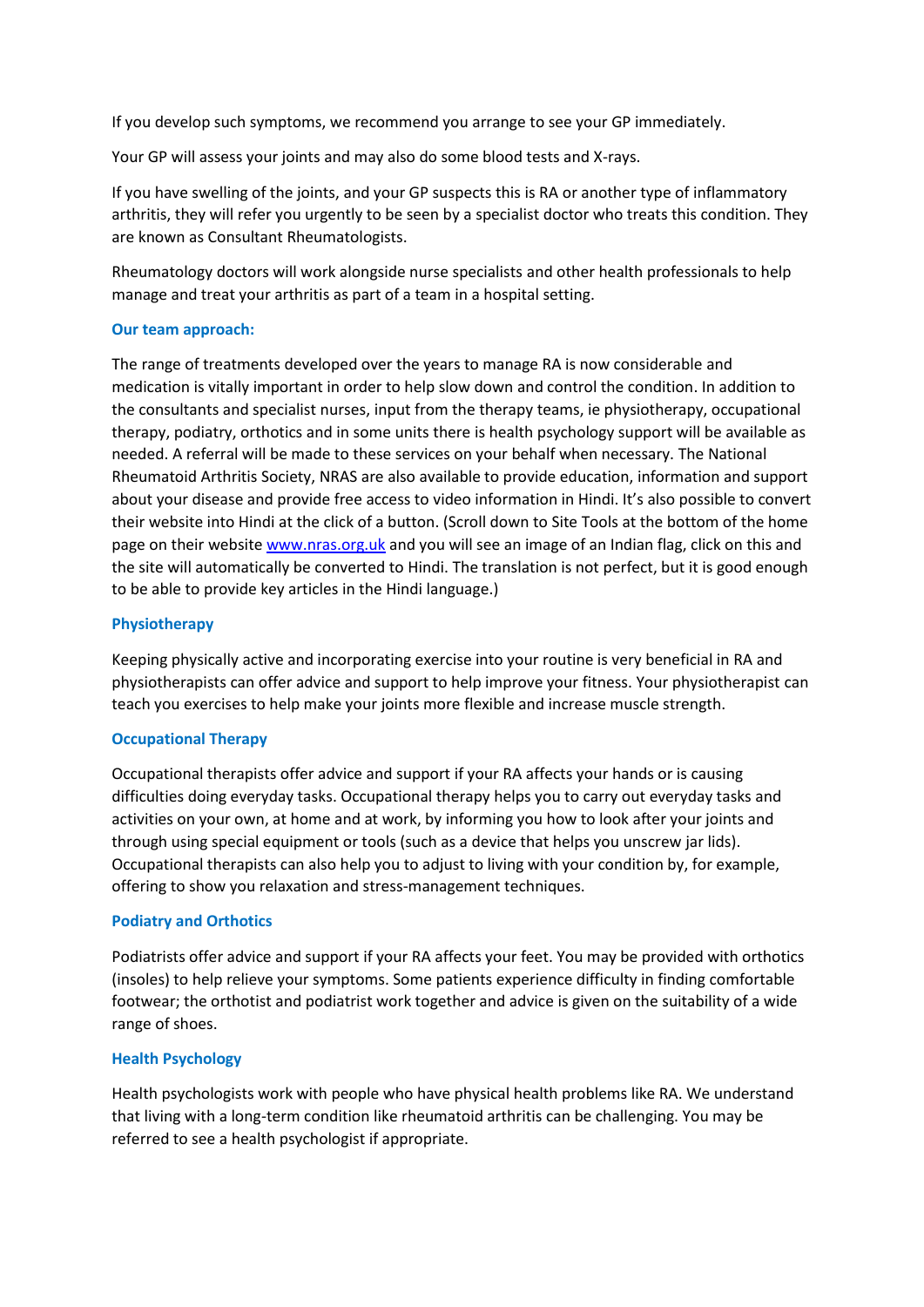Having a condition like RA can affect your mood and emotional wellbeing and this is quite normal, especially in the early stages of the condition. Once the medication brings your disease under control you will generally find that things improve. However, should you feel that low mood, anxiety or depression persists, talk to your rheumatology team. Some rheumatology teams have access to a health psychologist but you are more likely to be able to access 'talking therapies' through your GP.

### **What about medication?**

Early drug treatment in RA is important to minimise joint damage. There are several different types of medication available. Some control the disease itself, and some help to ease symptoms. Drugs used to treat the progress of the disease are called 'disease-modifying anti-rheumatic drugs' (DMARDs).

These include methotrexate, sulphasalazine and hydroxychloroquine. Research studies suggest that combinations of drugs often work best (and don't cause additional side effects) so you may be offered more than one drug for your initial treatment.

There are another group of drugs known as 'biological therapies.' These drugs are given by injection or as an infusion. They are often used after DMARDs if the DMARDs don't start to control your disease adequately. Not everyone reacts to the drugs in the same way and sometimes in can take a little while to find the right combination of medications to suit you and your disease.

Drugs to control symptoms include non-steroidal anti-inflammatory drugs, which are commonly referred to as NSAIDs (such as ibuprofen or naproxen). These drugs are not appropriate for every person and alternative pain relieving medications such as paracetamol or cocodamol may be advised.

## **In the next section, Dr. Kumar further discusses medications used to treat RA.**

There are a variety of very useful medicines that can help bring the condition under control. For many patients, there is a very positive outlook to life and they carry on functioning every day as normal. In your journey you will find that we might change your medication sometimes, for example we might increase the dose of a particular drug and possibly add in another drug. We take these decisions on the basis of how well your symptoms are controlled. Also, because sometimes the medicines are associated with problems like side-effects or the medication given doesn't do the job in controlling the condition as it should.

We are aware that people may choose to experiment with their medications but this is not recommended as it can cause a lot of extra problems. In some cases, the problem is that a few people believe that taking long term western medications is harmful and toxic for their health and they fear the risk of side effects from long term medication more than the risk of serious complications from the arthritis. It's important to understand that the harm that you can get from uncontrolled disease is worse than a side-effect from a medication which can be dealt with in a number of ways.

People sometimes think once their symptoms are controlled, they can stop their medication and may prefer to try herbal or ayurvedic remedies to control their condition. However, we know from research that herbal or ayurvedic medications have shown less benefit in controlling arthritis symptoms. If you are thinking of using ayurvedic treatments then it is okay to discuss these thoughts with your clinician and to discuss the evidence and options. Having an autoimmune disease requires strong medication that can stop the disease progressing and causing damage to your joints which can't be reversed.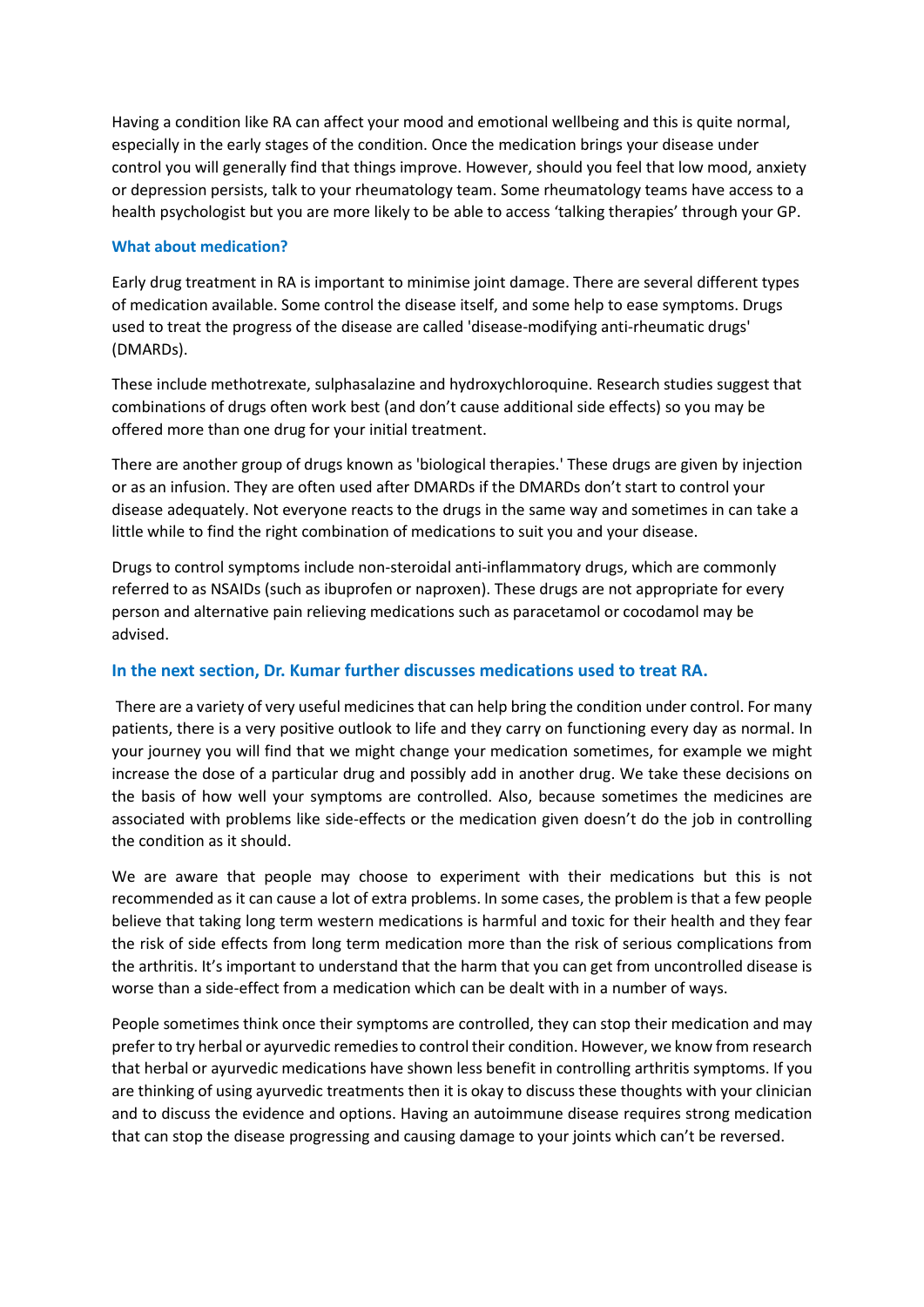You will find that being on hospital medication is very closely monitored through regular blood tests so there is always someone who you can talk to and together we can work out a plan and treatment can be adjusted to suit you. From our research we also understand that people don't want to disclose taking medication to their families. We would suggest that when you go to the hospital appointment please do discuss any of these issues that you might be having. Sometimes taking long term medication is a family decision so we also understand that you may wish to take family members with you to the clinic appointments so that they can help you ask questions and remember the answers from the clinician and so your family member or friend can support and help you.

## **Dr. Parbir Jagpal BEM – Associate Professor (Pharmacist), University of Birmingham**

Pharmacists are experts in medicines and can provide a lot of support and advice to help you to understand and manage your arthritis better. If you are having pain or have noticed swelling around your joints you may have already taken painkillers that you have bought or received from friends or family. It's really important to check before you take any medicines to make sure that they are right for you so it's good to talk to your Pharmacist if you have any concerns with your medications.

Pharmacists advise on why your medicines have been prescribed, how they work, how they are monitored and checked, any side effects and what to do if you are unsure about anything. If you have other medical conditions e.g. high blood pressure, diabetes, heart disease, they will also check and review these medicines to make sure that everything is safe and appropriate for you to take.

They also provide other health advice including information about vitamins, supplements, diet, exercise, smoking, mental health and well-being, aids to help with your mobility. They work as part of a wider team of health and care professionals so can point you in the right direction if you need more specific information. If you have any worries about your treatment, want to check before starting something new, or just want a general chat about your condition they are there to help.

Your local community Pharmacist is easy to access, you can walk in and have a chat or book an appointment for a review. They can provide advice when you collect your prescription. If you are thinking about taking something to help with your arthritis that hasn't been prescribed, always check with the Pharmacist first to see if this is right for you.

There are now Practice Pharmacists working in GP surgeries who can view your treatment and management information from the hospital as well as your GP so they can review the various elements of your care. You can book an appointment for a structured medication review, speak on the phone, have a video consultation or visit the surgery.

Many Pharmacists now prescribe medicines and specialise in the care of arthritis. They work in community Pharmacy, GP surgeries and in hospitals. They may be directly involved in the treatment and management of your arthritis or support the care you are provided with by the hospital team. They will also review all the medicines that you are taking and communicate with everyone involved in the treatment and management or your arthritis.

## **Dr. Ruman Tiwana, Health Psychologist, University of Birmingham - Reactions to Diagnosis with a long-term condition like RA**

People react to the diagnosis of a chronic illness in many ways. For some people, the diagnosis is a relief, because it provides answers, enables you to identify specific symptoms and allows you to start making sense of your experiences leading up to the diagnosis. However, for others a diagnosis of a chronic illness like rheumatoid arthritis is very stressful and can become distressing. It can cause you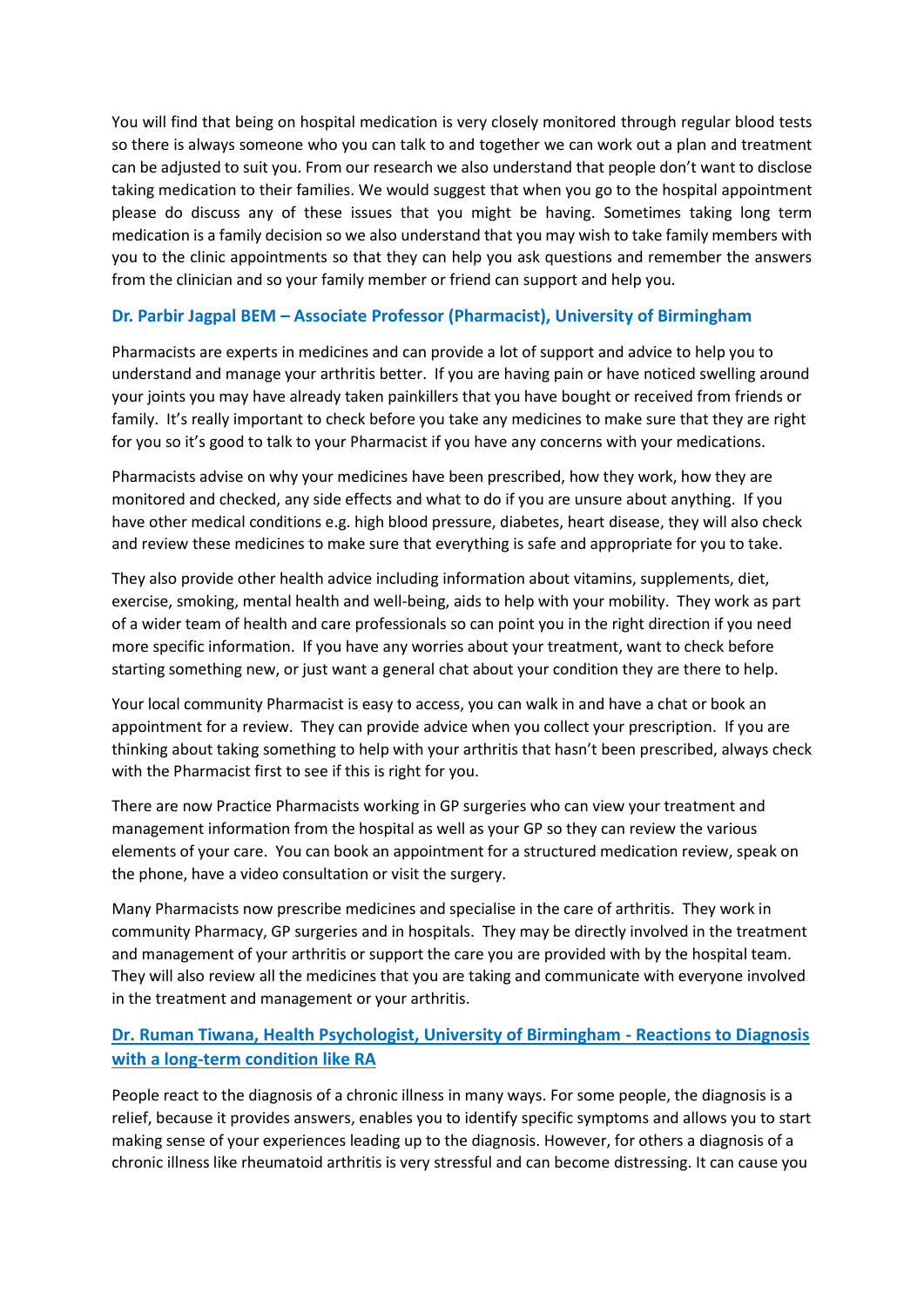to ask many questions about your condition, your body and your future. Typically, people ask questions such as

- What symptoms will I experience (putting an identify to symptoms)?
- Will I be able to work? Will I be able to look after my family? What does the future hold (consequences)?
- Will this last forever (timeline)?
- Can this be cured? Can I control this condition (cure/control)
- What caused this condition (cause)?

The answers to these questions can come from multiple sources. We may seek information on the Internet, we may talk to friends and family. We may know of somebody from our past who's had a similar illness and we may think about what happened to them to form our ideas about what rheumatoid arthritis means to us. Our own communities have ideas about arthritis which can influence the way we think, for example our community may have ideas about what the cause of arthritis may be, and what potential cures are out there for us to try. Our community may also think that with the right cures, rheumatoid arthritis can be a temporary condition which will not last forever.

It is important for you to make sense of your illness. The ideas that you form about your illness may be different to the ideas that your doctor or nurse has about rheumatoid arthritis. And it's okay to have different ideas. The most important thing is that you share your thoughts about your illness with your doctor or nurse. It's really important that they know what you're thinking. If healthcare professionals can understand your beliefs about your illness they can perhaps understand why you may be feeling particularly sad or distressed by your diagnosis. They will be able to understand the origins of your concerns about treatments. They may try to provide you with some information to help you form more helpful beliefs, or they may ask you to speak to somebody such as a friend, somebody from your community who has experience of this illness , or even a psychologist if your beliefs are really distressing.

## **Is feeling sad normal?**

The diagnosis of a chronic illness is a stressful event and living with rheumatoid arthritis can bring many other stressors. Feeling sad in response to a stressor is normal, and for some people stressors can cause worries and anxieties. It's important to discuss these stressors with your healthcare professionals so that they can monitor your mood levels and provide you with advice and support. In some cases, speaking to people about your thoughts and feelings can be helpful, however, there are talking therapies, family therapies and other treatments available if your symptoms persist. If you find that you are sad or anxious for a long period of time please let your doctor or nurse know. There is no shame is speaking about your worries. Doctors and nurses will be very discrete about finding you the right type of support and help. If your symptoms get worse or start to change please make sure you speak to someone. Feeling isolated and along will make your symptoms worse, and will have a negative impact on your illness. NRAS also have trained volunteers with RA who you can speak to on the phone as they all have RA themselves and understand what it's like to live with the disease and take the medications and cope day to day. They are mostly English speaking but they do have a small number who speak Hindi or Punjabi (AB to check with Janet).

**Mandeep Ubhi – Research Associate, University of Birmingham - Impact of RA on work**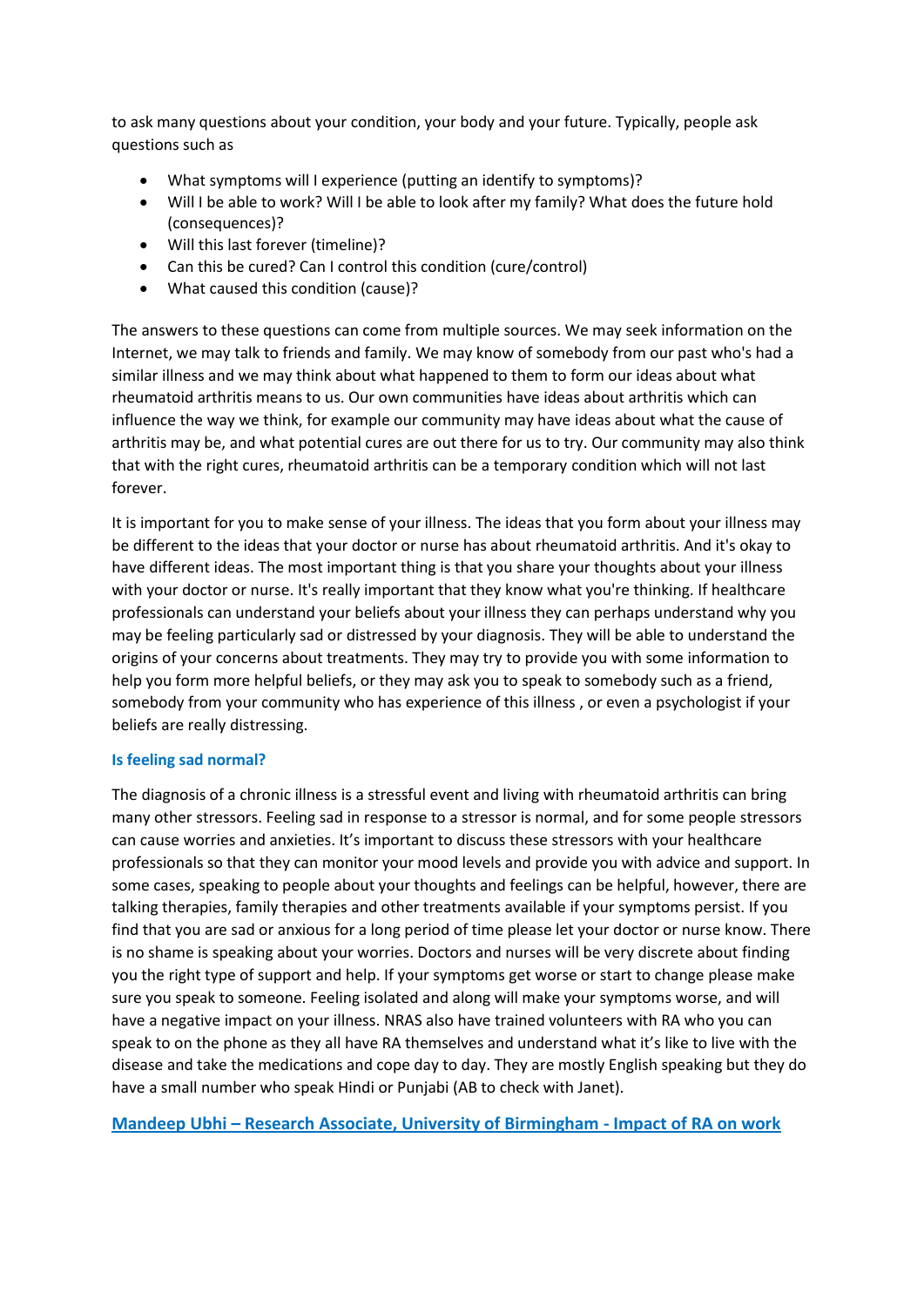RA can impact on your work e.g. causing joint pain especially in the hands and feet, which may affect how you quickly you can move and carry out job tasks. However, many people with RA can continue working in a variety of jobs and sectors (cleaning, manufacturing to office work) with some changes.

You can continue to work with RA but your ability to work may be limited by your symptoms e.g. not able to work a long shift, work at a fast pace, or conduct certain tasks. Sometimes small changes at work e.g. having more rest periods, can help to improve your ability to continue working and improve your job satisfaction. It is important to think about and discuss with your employer what types of changes at work would help you. Your employer is required to make reasonable adjustments to help you stay at work. Your symptoms may change over time therefore there is a need to regularly review changes required at work with your employer. Hopefully once your disease is under control with the right medication, things at work may well return to something like normal, and this may vary between individuals. NRAS have developed two very helpful booklets available in leaflet form that can also be downloaded from the website (or email NRAS for a hard copy – enquiries@nras.org.uk), that are specifically related to work and RA. The first is a guide for employers that explains how RA can affect people at work and how employers can provide support. The other is for the employee and explains they type of support that is available to help people remain at work and minimise the impact of RA on their employment. You may find it useful to take these to your employer and discuss the points together.

#### **Returning to work**

Sometimes your symptoms may be severe and cause you stop work temporarily and you may need to take sick leave.

During recovery period it is good to start thinking about getting back to work and the type of changes at work which may help you. You should write down which parts of your jobs you may find difficult and the changes that would help you. There may also be changes to your medication and additional medical appointments for you attend. You should ask your doctors if the medication can affect the type of work you do and what to avoid at work. These aspects should be discussed with the employer before you return to work.

RA affects people differently and sometimes if you have very severe disease and should your symptoms become so severe and persistent that you are not able to work, you may qualify for a disability benefit. Most benefits are provided by the Department for Work and Pensions. NRAS has 2 booklets on Benefits and Personal Independence Payments which are available free, downloadable from the website or in hard copy.

#### **Benefits of being in work**

It is important to continue working if you can. Being at work not only provides money but can improve your health and well-being. Being at work enables you to remain physically and mentally active and gives you a sense of pride and personal achievement.

### **Natalie Cooper – Occupational Therapist, Royal Wolverhampton NHS Trust**

When you are first diagnosed with rheumatoid arthritis, you may be referred to an occupational therapist separately, or be seen as part of the rheumatology multidisciplinary team.

We are able to provide practical advice on how to overcome problems and difficulties experienced in everyday life: be that at home, at work or during leisure activities. Our focus is on your function and looking at education and techniques that can help with self-management.

A big part of our education or advice is called joint protection principles, these are principles which can be incorporated into your daily lives.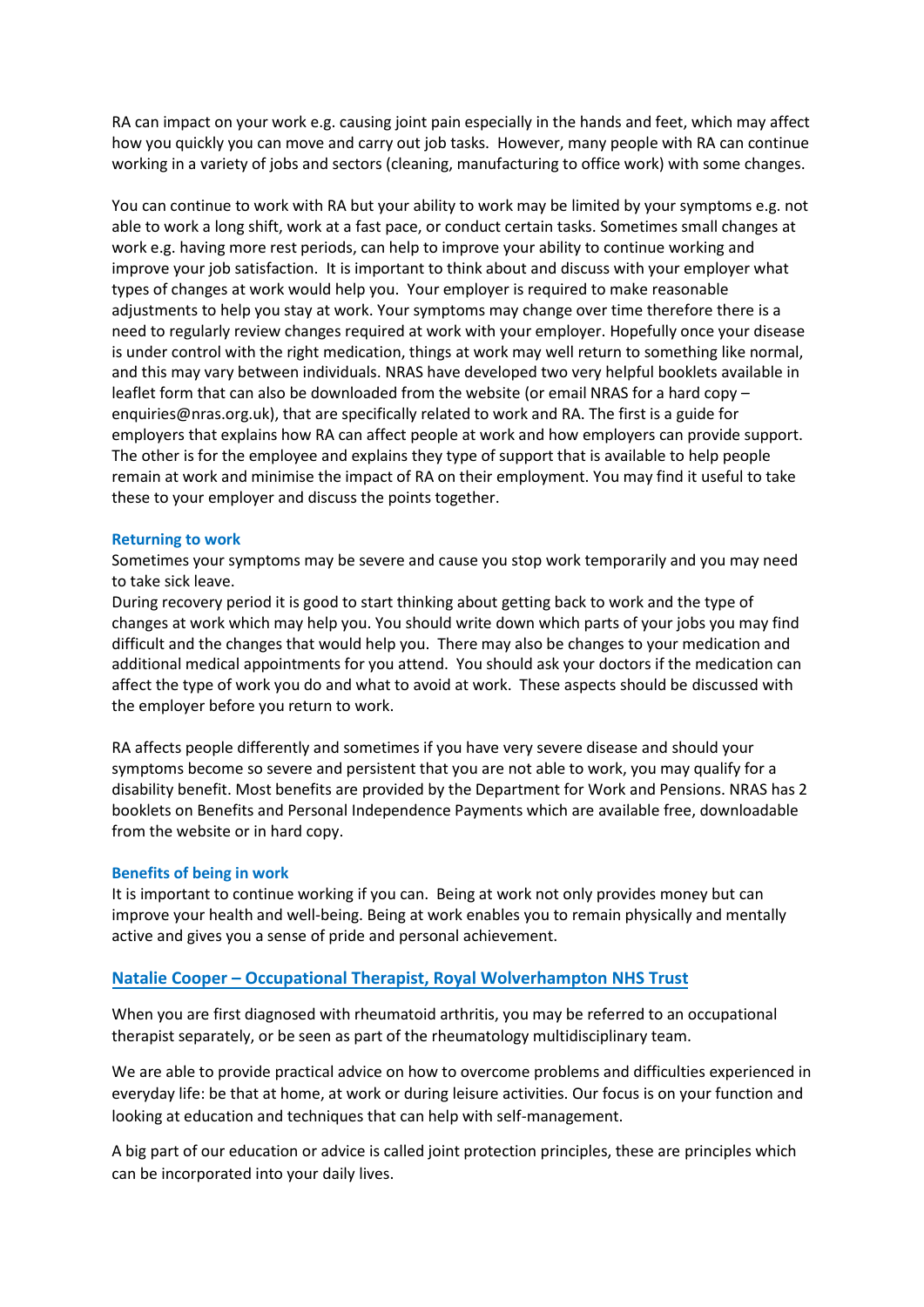These include trying to avoid tight or prolonged grips as these can aggravate your joints and put a lot of pressure on your small joints in your hand, such as, writing, using tools for DIY or gardening. You could instead use a larger/ chunkier handled garden trowel or use a pen grip, as having a larger handle will put less pressure and strain on your fingers.

Try to distribute the load– use stronger/ larger joints during a task instead of putting increased pressure on smaller joints. For example when carrying shopping bags try to use the crook in your arm or put the bags over your shoulder so that you do not put the heavy weight through your small finger joints.

Avoid positions that push joints towards deformity for example, twisting and maintaining a good posture during tasks.

Pacing your daily routine/ tasks helps to avoid over using your joints and can help manage joint pain and fatigue. You can do this by having frequent breaks during the day or during a certain task, can someone else help with a difficult part of the task(?), does that task need to be done today or can it be simplified into smaller more manageable tasks? A key part of pacing is to rest before your pain levels increase or feeling tired and to focus on balancing activity with rest.

Gadgets/ aids can help, again incorporating joint protection principles during daily tasks to help make these tasks easier and help maintain your independence.

For example a jar opener can help you to position your wrist and finger joints in a more stable position and take the pressure off them whilst opening a jar. (demonstrate a jar opener) or if you struggle with holding mobile phone or tablet then you can get a case that's got a stand or a hand strap attached to it which stops you having to tightly grip it for prolonged periods.

Or if you struggle with bending down when washing or dressing yourself you may find a long handled sponge or a long handled shoe horn beneficial as again helps to avoid aggravating your joints if you struggle with bending. (Natalie demonstrates a long handled sponge)

Daily simple hand exercises are a huge part of your self-management as these can help to improve (then maintain) a good range of movement, they can help to reduce morning stiffness and they will also help to build up the strength in your hands. Therefore they will help overall to improve your hand function and over time you will be able to tolerate doing certain tasks for a longer period of time. So if you complete regular exercises, your hands and wrists will be stronger so then when you complete a task in the kitchen for example using a rolling pin it will be easier as it will not aggravate your wrists as much as they would get stronger and they will be more flexible to be able to shape dough, or knead or lift heavy saucepans.

## **Dr. Ruman Tiwana, Health Psychologist, University of Birmingham - Smoking**

Smoking can have a negative impact on rheumatoid arthritis. Studies have linked smoking to arthritis and smoking can make your experience of symptoms worse and reduce the effectiveness of your medications. We also now know from a recent study that second-hand smoke exposure in both childhood and adulthood is associated with an increased risk of [rheumatoid arthritis](https://emedicine.medscape.com/article/331715-overview) in women. Smoking can also make exercise difficult; It can have a negative impact on other aspects of your health. If you do smoke, it's important to share this information with your doctor so that they can provide you with some appropriate advice. Even if you are not thinking about quitting smoking please let your doctor or nurse know that you smoke so that they can monitor your symptoms more accurately.